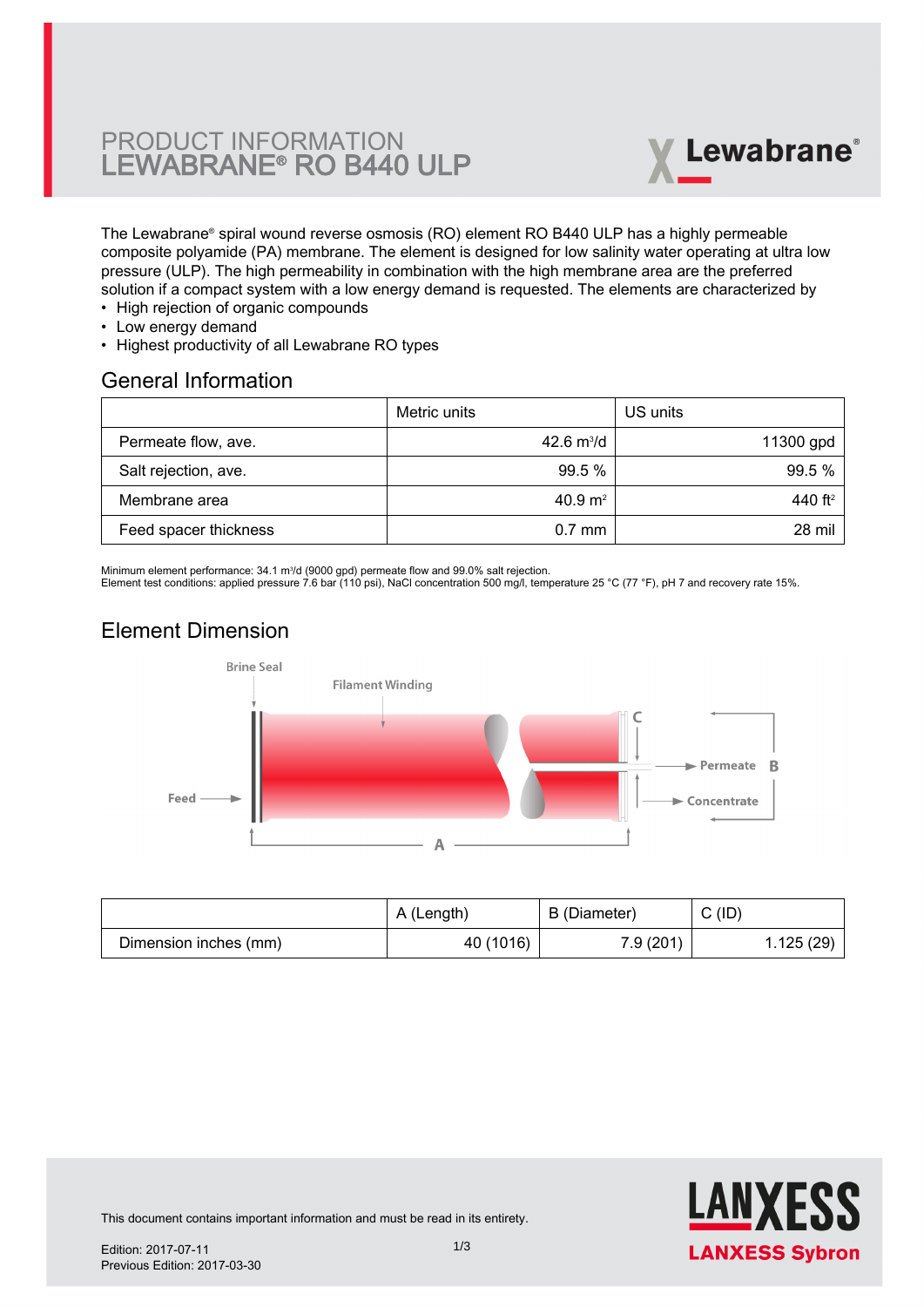# PRODUCT INFORMATION LEWABRANE® RO B440 ULP



### Application Data

|                                 | Metric units       | US units  |
|---------------------------------|--------------------|-----------|
| Operating pressure, max.        | 41 bar             | 600 psi   |
| Operating temperature, max.     | 45 $^{\circ}$ C    | 113 °F    |
| Feed water SDI, max.            | 5                  | 5         |
| pH range during operating       | $2 - 11$           | $2 - 11$  |
| pH range during cleaning        | $1 - 12$           | $1 - 12$  |
| Pressure drop per element, max. | 1.0 <sub>bar</sub> | 15 psi    |
| Pressure drop per vessel, max.  | $3.5b$ ar          | 50 psi    |
| Chlorine concentration, max.    | $0.1$ ppm          | $0.1$ ppm |

## Additional Information

- Treat RO Elements with care; do not drop the element.
- Each RO Element is wet tested, preserved in a 1% weight sodium bisulfite solution, and vacuum packed in oxygen barrier bags.
- During storage, avoid freezing and direct sunlight. The temperature should be below 35 °C (95 °F).

## After Installation

- Keep the RO Elements wet, and use a compatible preservative for storage duration longer than 7 days.
- During the inital start up, discharge the first permeate to drain for 30 min.
- Permeate back pressure should not exceed feed pressure at any time.
- The RO Elements shall be maintained in a clean condition, unfouled by particulate matter or precipitates or biological growth.
- $\bullet~$  Consider cleaning, if the pressure drop increases by 20% or water permeability decreases by 10%. Use only chemicals which are compatible with the membrane.
- For additional information consult the Lewabrane® technical information available at www.lpt.lanxess.com.



This document contains important information and must be read in its entirety.